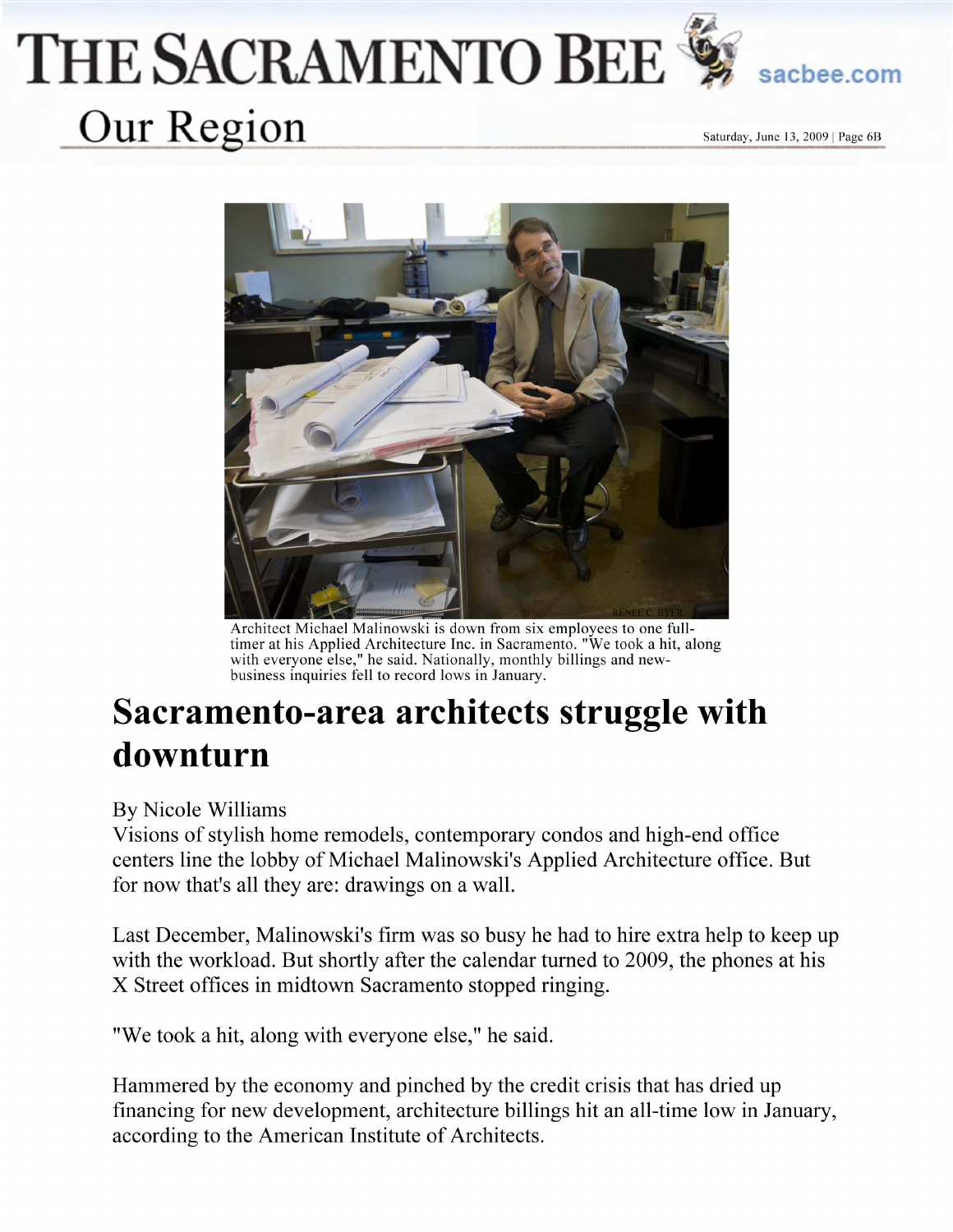That's playing out in layoffs, hiring freezes and belt-tightening for design firms locally and nationally. And it's making it tougher on new architecture graduates trying to land their first job.

Malinowski has laid off most of his employees and stopped taking home a salary about six months ago.

Anova Architects, whose Sacramento and Placerville offices specialize in designing school facilities, has cut its 80-person work force by 25 percent since January. At the urban architecture firm of Ron Vrilakas, 80 percent of his design projects have been put on hold by builders.

The current downturn has been the most dramatic in the last 30 years, said the AIA's Central Valley chapter president, Matthew Shigihara.

About 50 percent of the local AIA's 800 members are struggling, he said, with those specializing in residential design the most severely affected. Many have had to lay off about 25 percent of their staff.

"Just like any cycle, we will get through it," he said. But losing talented staff to cutbacks "takes five to 10 years to rebuild," said Shigihara, also a principal at Lionakis Beaumont Design Group Inc.

Malinowski is down from six employees to just one full-time paid employee. Deciding who had to be let go wasn't easy.

"I tried to be rational about who could stand the pain," he said.

The rest are on-call for small jobs, and he hopes to eventually rehire them.

One of Malinowski's on-call employees, architectural designer Nitisha Gilra, has used the time off to visit family in Australia and to rethink her career options. "I'm better off being optimistic rather than pessimistic," she said. "And I hope in six months I'll be back rolling here."

That remains to be seen.

The Architecture Billings Index, which has tracked the industry's economic trends for 15 years, hit its lowest point ever in January, said Kermit Baker, AIA's chief economist.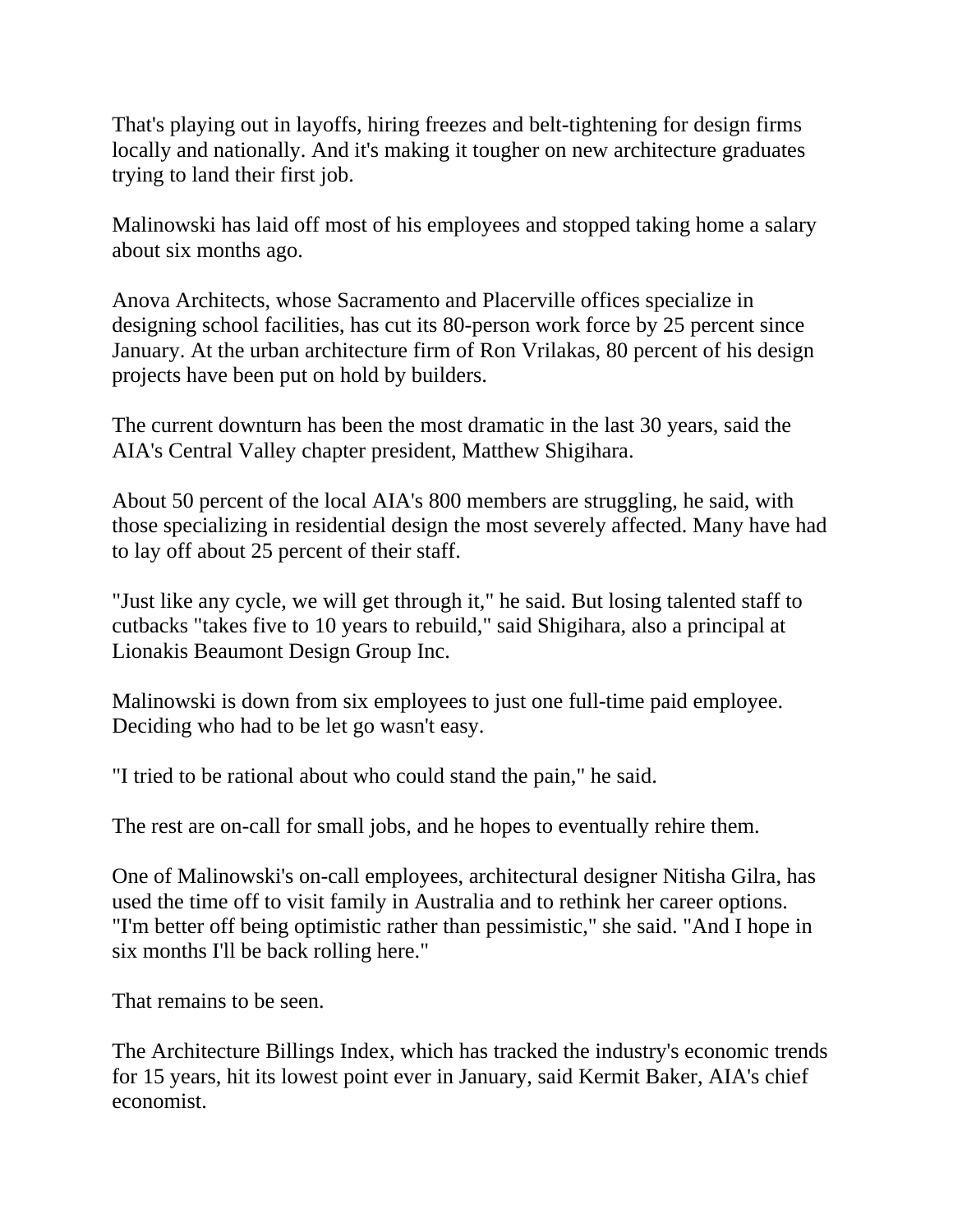The index, which monitors monthly billings and inquiries for new business, fell to the low 30s, a stark measure of how slow business has become for architecture firms across the country. An index score of 50 means business growth is considered neutral.

In recent months, there's been an uptick in the number of new-business inquiries reported by firms nationally, attributed partly to stimulus spending for nonresidential projects. And Baker said it appears the worst may be over.

Architects like Charles Downs, president of Anova Architects, thinks it will be 2011 before business rebounds.

"There's just one giant reset button being pushed on society right now," he said.

Next year will be the year to survive, said Downs, whose firm laid off seven more employees last week.

"It's heart-wrenching," he said. "Being a small business, you get to know people and where they are with their families … it's just very painful."

Aside from layoffs, Anova has implemented pay cuts, canceled its summer internship program and sharply reduced the amount of work it does for nonprofit groups.

Anova specializes in school facilities, such as its current projects on the campuses of Sierra College and Chico State. But a number of projects have been postponed.

Traditionally, companies whose jobs are focused on the public sector, such as higher education and government projects, fare better in economic crises than residential and commercial sectors, the AIA's Baker said.

Baker predicted the South will begin recovering first, with the West – largely driven by California – and the Midwest the last to recover.

California's lag in recovery may be attributed to state budget problems and the housing crisis, Baker said.

The credit crunch that has dried up lending for developers and homeowners alike has contributed to the architects' slump.